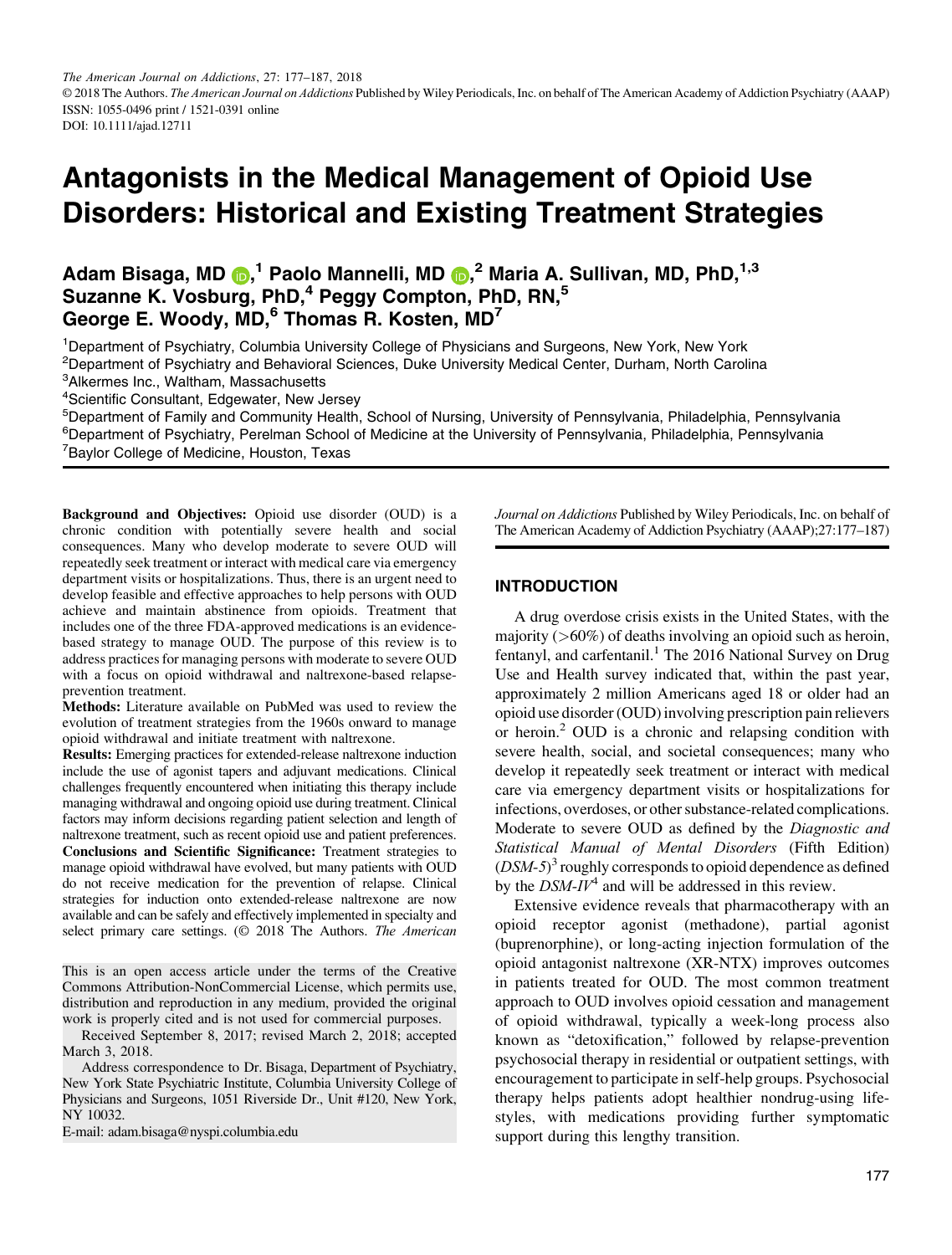Although an approach that does not include medications to prevent relapse works for some patients (e.g., those treated in longterm residential programs), $5$  evidence has repeatedly associated this approach with high rates of relapse and complications, including fatal overdose.<sup>6</sup> Thus, clinical experts favor OUD treatments that include maintenance medications because they are consistent with evidence and constitute adequate care.<sup>7,8</sup>

Pharmacological management usually involves maintenance treatment with an opioid receptor agonist or a partial agonist, and this approach has the most extensive evidence supporting its longterm effectiveness.<sup>7</sup> An advantage of agonist treatment is that it can be started in outpatients while minimizing the severity and duration of opioid withdrawal. Both methadone and buprenorphine are listed by the World Health Organization (WHO) as essential medications to treat OUD; in the United States, both are approved by the US Food and Drug Administration (FDA) for the treatment of opioid dependence/addiction. Methadone and buprenorphine have been shown to increase adherence to antiretroviral therapy in HIV-infected drug users<sup>9</sup> and to increase treatment retention of opioid-dependent pregnant women.<sup>10</sup> Recently, longer-acting formulations of buprenorphine have been developed, including a monthly injection. Additional research is ongoing to evaluate an extended-release buprenorphine implant in Phase 3 randomized clinical trials.<sup>11</sup>

An alternative strategy involves treatment with an opioid receptor antagonist such as naltrexone. Naltrexone administration requires prior completion of opioid withdrawal, typically with 7–10 days having passed since the last opioid dose; otherwise, it may precipitate significant opioid withdrawal. Oral naltrexone, a formulation that requires daily administration, has been available for clinical use in the United States since the 1970s. It is recognized in WHO treatment guidelines for preventing relapse in patients who have withdrawn from opioids<sup>8</sup> and is FDA-approved for the blockade of the effects of exogenously administered opioids. However, problems with adherence to a daily medication regimen followed by treatment dropout have limited the effectiveness of oral naltrexone in clinical practice. In 2010, an extended-release injectable naltrexone (XR-NTX) formulation that provides an opioid blockade for approximately 1 month after a single dose was FDA-approved for the prevention of relapse to opioid dependence following opioid detoxification as part of an individualized comprehensive management program that includes psychosocial support. $^{12}$ 

This long-acting formulation can be given in a wide range of clinical settings, including primary care and criminal justice systems.<sup>13,14</sup> However, there is limited experience with this drug medication outside specialized treatment settings. XR-NTX has frequently been offered to patients who have completed extended residential treatment<sup>15</sup> and to patients for whom initiation of relapse-prevention treatment with XR-NTX was relatively uncomplicated because of current abstinence.<sup>16</sup> Most patients in need of treatment, however, are actively using opioids at the time of initial evaluation and require completion of opioid withdrawal before XR-NTX initiation. Although medically supervised management of withdrawal in the inpatient setting is optimal, the availability of inpatient treatment in the United States is limited and where it exists is often restricted to a few days. Therefore, feasible and effective outpatient approaches to manage opioid withdrawal for patients seeking treatment with XR-NTX are needed.

This review describes the evolution of treatment strategies to manage opioid withdrawal and initiate treatment with XR-NTX, with a focus on the outpatient setting, and discusses emerging XR-NTX induction practices, challenges frequently encountered when initiating XR-NTX, and clinical factors helpful in identifying patients suitable for opioid antagonist treatment. Literature available on PubMed was used to review the evolution of treatment strategies from the 1960s onward to manage opioid withdrawal and initiate treatment with naltrexone.

# **HISTORICAL PERSPECTIVE ON CLINICAL MANAGEMENT OF OPIOID WITHDRAWAL AND INITIATING TREATMENT WITH NALTREXONE**

Medical management of OUD has continued to evolve since the first widespread treatments were introduced in the 1960s (Fig. 1). For many years, medical management of OUD

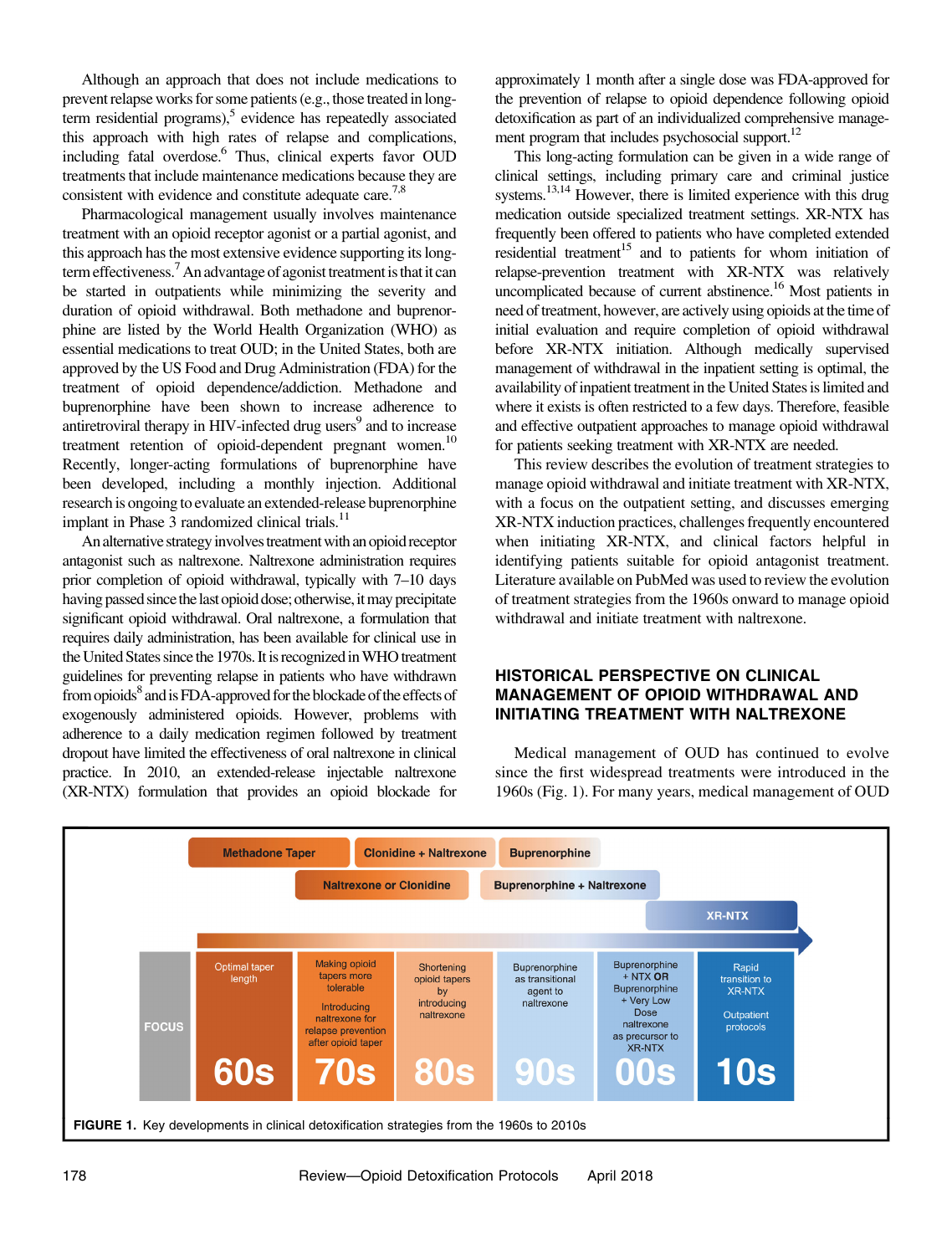has focused on alleviating withdrawal<sup>17</sup>; however, this approach has been repeatedly shown to be insufficient for ensuring long-term abstinence. OUD is now recognized as a chronic disorder that persists beyond the acute withdrawal period and, therefore, is insufficiently managed with shortterm interventions. Observable neuroadaptive changes in the brain may explain the high levels of relapse that characterize substance use disorders.<sup>18</sup> Medications have been developed to address these changes and treat OUD. In addition, patient education and counseling to reduce the ongoing impact of OUD are important for increased adherence and improved treatment outcomes.

However, medication-based approaches for the long-term management of OUD are underutilized because, despite clear evidence that short-term medication treatments are insufficient, practitioners and treatment programs often focus on alleviating acute withdrawal and discontinuing medication support once acute opioid withdrawal has resolved. Accordingly, rates of opioid use resumption and overdose among patients treated for OUD remain high.<sup>19</sup>

#### **Gradual Methadone Taper: 1960s and 1970s**

A major advance in OUD treatment was the introduction of methadone maintenance in the early 1960s as a strategy to reduce drug use, mortality, morbidity, and other adverse consequences of heroin addiction. Methadone was initially proposed as a time-limited approach; when patients achieved treatment goals and wanted to discontinue medication support, standard practice involved a slow dose taper over 14–180 days.20–<sup>22</sup> Using this approach, anywhere from 8% to 79% of patients achieved an opioid free state, with the proportion of patients remaining opioid free generally decreasing with longer periods of observation.<sup>23</sup> Further research indicated that a longer tapering period increased treatment retention, but even with longer tapers, intolerable withdrawal and craving were not eliminated and led some patients to discontinue treatment, resume illicit opioid use, or ask that the dose tapering be stopped or reversed.<sup>22,24</sup> In summary, time-limited use of methadone puts patients at risk and should generally be avoided, regardless of the schedule of methadone discontinuation.

#### **Clonidine: Late 1970s to Early 1980s**

Low rates of methadone discontinuation and persisting discomfort despite very slow tapers led to the use of adjunctive "non-opioid" medications that targeted residual signs and symptoms of opioid withdrawal. Beginning in the 1970s, these efforts aimed to reduce hyper-arousal and anxiety, both dominant features of opioid withdrawal, by decreasing adrenergic transmission. Clonidine, an  $\alpha$ -2 adrenergic agonist, was found to achieve these results via inhibiting noradrenergic activity in the locus coeruleus, and enabled some patients to discontinue chronic methadone treatment during a 14-day inpatient treatment episode.<sup>25</sup> However, concerns arose that higher doses of clonidine were often needed to suppress withdrawal, producing significant hypotension while offering only partial relief of the discomfort, craving, and other symptoms of withdrawal, resulting in treatment dropout and relapse.<sup>26</sup> However, clonidine continues to be used as an adjunct during opioid withdrawal to provide limited symptomatic relief.

#### **Naltrexone: 1970s**

As clinical observations and studies repeatedly found that completing opioid withdrawal was insufficient to assure continuing abstinence, in the 1970s a new approach was proposed that involved naltrexone, an opioid receptor "blocker," to prevent relapse after detoxification.<sup>27</sup> Clinical trials evaluated oral naltrexone as a relapse-prevention strategy.<sup>28</sup> Initiation of naltrexone treatment, defined as tolerating 50 mg, was identified as a useful "endpoint" for opioid-withdrawal treatment.<sup>29</sup> The main challenge was that introducing naltrexone too early following opioid discontinuation precipitated withdrawal. An additional challenge was poor adherence to daily dosing and resultant treatment dropout during the first weeks of treatment, as patients continued to experience cravings and symptoms of protracted withdrawal, which they often attributed to naltrexone.<sup>30</sup>

#### **Clonidine** þ **Naltrexone: 1980s**

Clonidine and other adjunctive medications rendered the patient experiencing withdrawal more comfortable, but did not shorten its duration.<sup>26</sup> Although administering a low dose of an opioid receptor antagonist (naloxone or naltrexone) shortened withdrawal by 2–4 days, withdrawal symptom severity was exacerbated. Thus began the process of introducing rapid (accelerated) withdrawal by administering naltrexone 1–2 days after the last opioid dose, $31$  in combination with adjunctive medications such as clonidine and benzodiazepines, to ameliorate the symptoms of withdrawal. $29,32$ 

The naltrexone plus clonidine regimen was refined throughout the 1980s and first used in an inpatient setting with methadone-maintained patients. As the usual daily dose of naltrexone (50 mg/day) was too high for use within 1 or 2 days of opioid cessation, in these early studies, clonidine was administered from the first day of treatment, and naltrexone (at starting doses of  $1-12.5 \text{ mg/day}$ ) was introduced on the second day and rapidly up-titrated to 50 mg by Day  $5.^{29,33-35}$ Doses of adjunctive clonidine and benzodiazepines continued to be administered, as needed, for anxiety, or insomnia at decreasing doses.<sup>29</sup> This protocol was later amended to include standing doses of benzodiazepines and other medications to decrease muscle pain and gastrointestinal hypermotility.<sup>36</sup> Subsequent studies further supported the use of non-opioid medications in managing withdrawal from methadone and heroin, in both inpatient and outpatient settings.<sup>34,37</sup>

# **Clonidine** + Naltrexone + Buprenorphine: Late **1980s–1990s**

Buprenorphine, a partial opioid receptor agonist with a long half-life, was first proposed as an OUD treatment in the late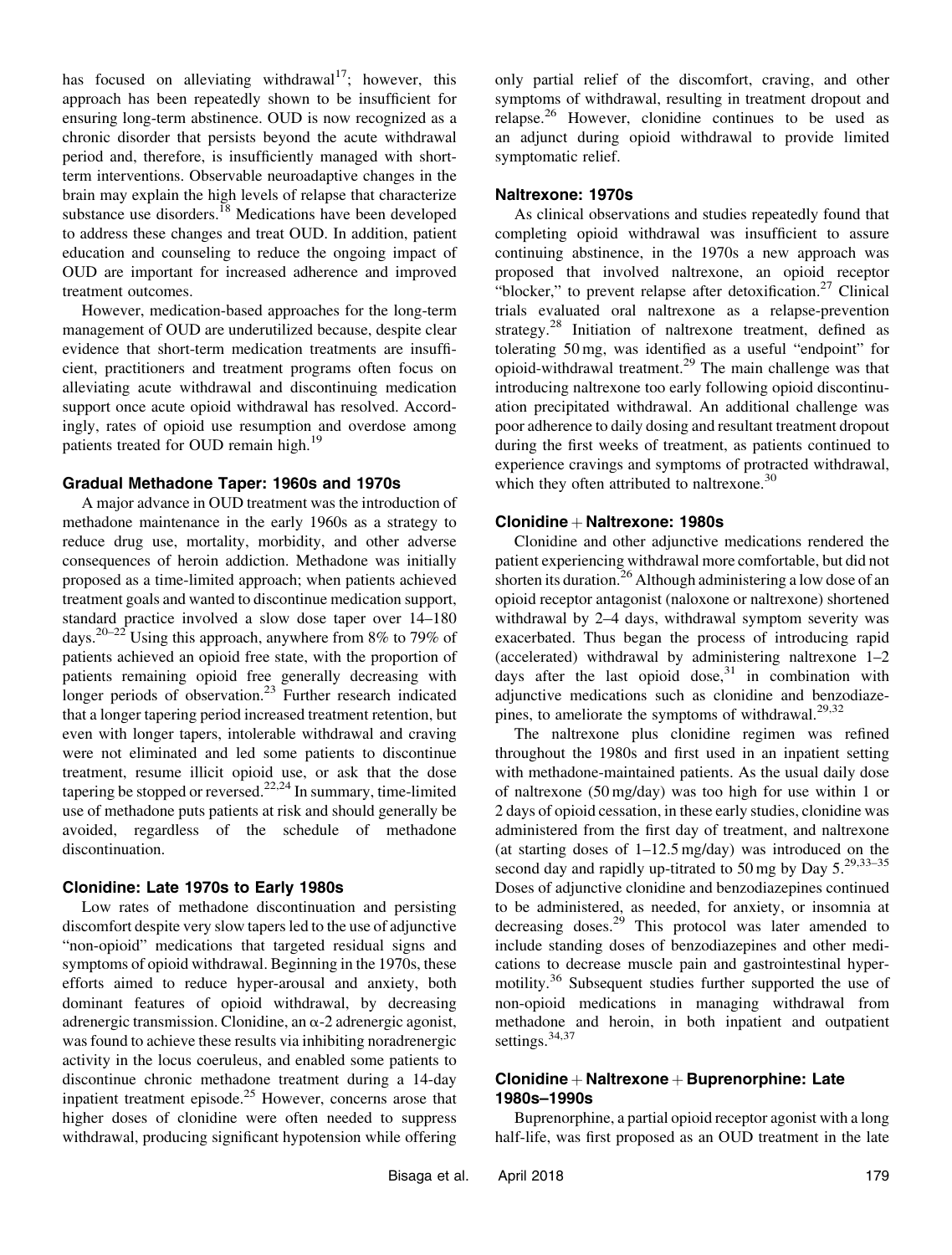1970s.<sup>38</sup> Although several studies showed that gradual outpatient buprenorphine tapers result in low rates of opioid abstinence  $(7-22\%$  at 1 month),<sup>39-41</sup> buprenorphine as maintenance therapy or for use in transition to other medications resulted in greater success. Patients treated with buprenorphine for the discontinuation of methadone or heroin exhibited milder withdrawal symptoms; therefore, buprenorphine gained acceptance as a medication that enabled easier transition onto naltrexone.<sup>23,42-45</sup>

# **Combining Opioid Agonists With Very-Low-Dose Naltrexone: 1990s–2000s**

The use of very-low-dose  $(<1$  mg) naltrexone to assist with opioid withdrawal evolved from the observation of a methadone-maintained patient who accidentally ingested 50 mg of naltrexone and after an initial period of withdrawal remained symptom-free, even with significant blood levels of both drugs.46 The observation spurred the development of a verylow-dose naltrexone paradigm wherein patients received increasing doses of naltrexone, starting at .125 mg and reaching a full therapeutic dose of 50 mg, while concurrent methadone was rapidly tapered. Adjuvant medications were also used and the procedure was accomplished within 6 days. $46-48$  However, while very-low-dose naltrexone reduced withdrawal and craving, treatment retention or success was not improved.<sup>49,50</sup>

#### **Naltrexone** + **Buprenorphine** as Precursors to **Extended-Release Naltrexone: Early 2000s**

The early and mid-2000s saw a revival of naltrexone induction studies, primarily due to potentially improved treatment adherence with extended-release formulations of naltrexone. Newer protocols focused on identifying optimal doses and treatment durations of buprenorphine, naltrexone, and clonidine to shorten induction periods, while minimizing the severity of withdrawal. Major changes to earlier protocols involved reducing buprenorphine treatment to 1–2 days, shortening to 1 day the "washout" period before starting naltrexone, and decreasing the first dose of naltrexone from 12.5 to 3 mg, with supportive medications, usually standing doses of clonidine and clonazepam administered at frequent dosing intervals.<sup>51-57</sup> A 2017 study comparing outpatient detoxification regimens showed that an oral naltrexone-assisted detoxification regimen, compared with a descending buprenorphine taper followed by a 7-day washout period, was more likely to lead to successful XR-NTX induction (56% vs. 33%) and a second XR-NTX dose  $(50\% \text{ vs. } 27\%).$ <sup>58</sup>

## **Extended-Release Naltrexone: 2010s**

Many patients starting treatment with oral naltrexone have difficulty adhering to a daily regimen,<sup>59,60</sup> a pattern often correlated with poor treatment retention and relapse.<sup>61,62</sup> Poor adherence to daily oral medication spurred the development of extended-release injectable and implantable formulations that would eliminate the need for daily decisions to take a medication.<sup>53,63–67</sup>

XR-NTX is a 380-mg dose of naltrexone-containing biodegradable microspheres administered as suspension by monthly intramuscular injections approved by the FDA in 2010 as Vivitrol for prevention of relapse to opioid dependence. Naltrexone implants have been developed and used in Australia,<sup>68</sup> and one<sup>69</sup> is approved and used in Russia. In the United States, compounding pharmacies have manufactured implants, but none has received FDA approval.

Patients treated with XR-NTX (implants or injectable) have less treatment dropout, lower rates of opioid use, and reduced craving, as compared with patients treated with placebo.<sup>53,64,70</sup> Persons on probation or parole who were randomly assigned to an open-label treatment with XR-NTX compared with treatment as usual had significantly lower rates of relapse, longer relapse-free survival, lower rates of heroin use, and fewer overdoses over a 24-week treatment period, with a loss of effect seen at 28 and 54 weeks after the end of treatment.<sup>71</sup> A study using historical controls found that patients treated with XR-NTX had higher retention rates and less relapse than patients treated with oral naltrexone.<sup>72</sup> Recent studies directly comparing the efficacy of XR-NTX and buprenorphine/ naloxone show that among patients who successfully initiated treatment with medications, treatment outcomes were comparable.73,74

# **CURRENT APPROACH TO TREATMENT OF OPIOID USE DISORDER: CHOOSING THE PHARMACOLOGICAL APPROACH**

Although long-term follow-up data may be available for individual medications,  $75,76$  limited data are available from controlled studies or long-term observational cohort followup studies providing head-to-head comparisons of medications for managing OUD. Treatment availability, health coverage limitations, or a patient's preferences often determine the treatment used. Nevertheless, it is important that the provider engage the patient in a process of shared decision-making to arrive at the most appropriate treatment plan, involving a discussion of all available treatments including residential, office-based pharmacotherapy, and addiction treatment programs that offer FDA-approved medications. Important discussion topics include the differences among methadone, buprenorphine, and naltrexone; requirements for treatment initiation; risks; benefits; side effects; possible interactions with other medications; the chronic nature of treatment; treatment dropout or termination issues; and the logistics associated with various treatment options (e.g., daily visits for methadone; less often for buprenorphine; monthly visits for XR-NTX). When possible, the final discussion should involve a family member or significant other to facilitate adherence. The provider may assess the patient's motivation for treatment and medication preferences before offering a final recommendation for a specific medication, along with alternatives if there are problems with the first choice.<sup>7</sup> In cases where a provider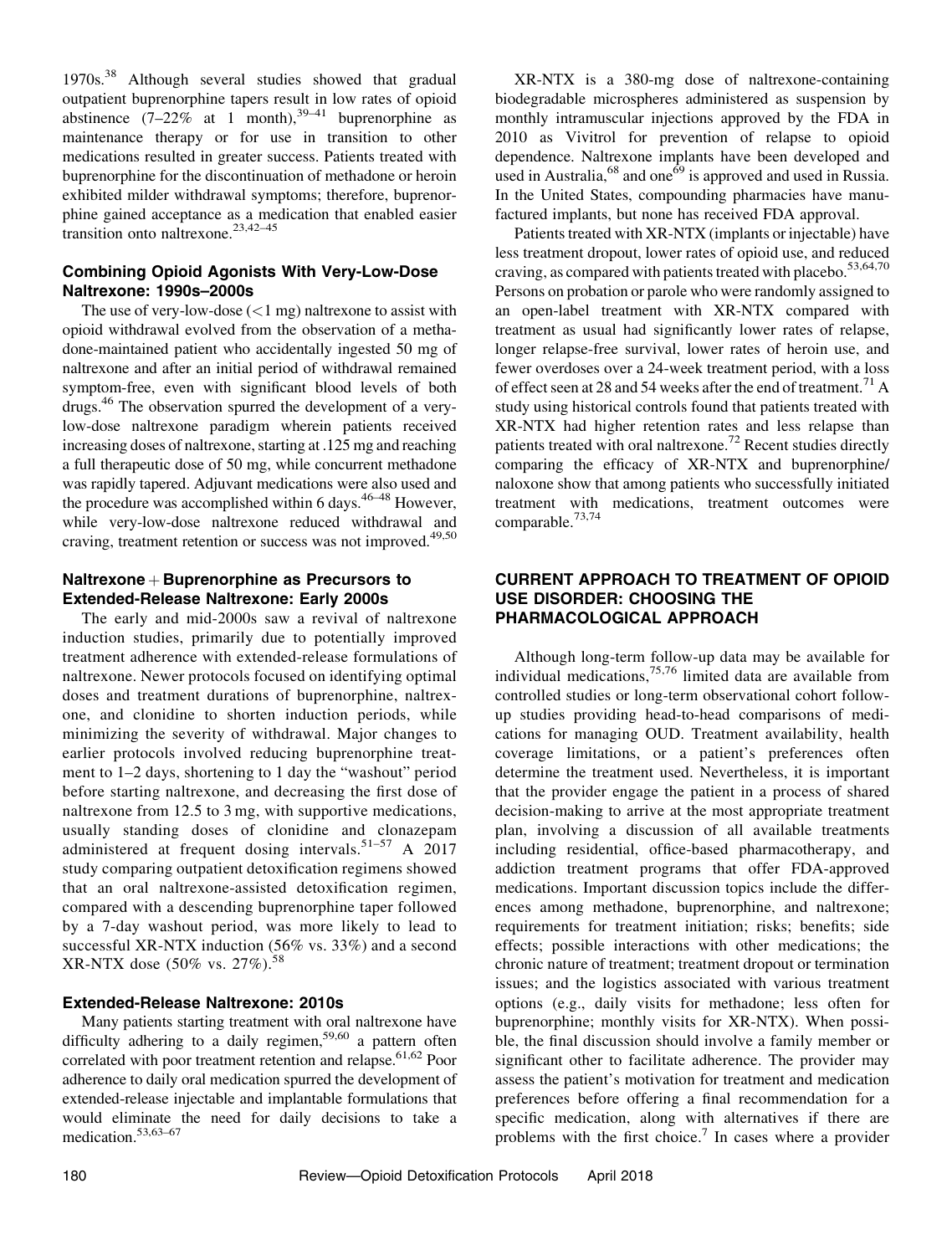lacks expertise or certification, patients can be referred to another provider.

Methadone maintenance is the most studied approach and should be offered to all patients seeking treatment for OUD. Patients who have previously found methadone effective should be encouraged to continue using methadone maintenance.<sup>8</sup> Although many patients will opt for agonist treatment, $^{77}$  some do not want it, will only seek treatment in settings where it is unavailable, agree only to short-term agonist treatment, or will want to try something else.<sup>78</sup> For these patients, evidence largely suggests that a slow agonist taper provides superior outcomes to a rapid taper, although conflicting results have been reported.<sup>39,79</sup> Some patients, however, despite having been successfully treated with agonists long-term, may be unable to complete the taper and may have to resume agonist maintenance. Others will only agree to short-term agonist treatment to alleviate withdrawal, despite having experienced its high failure rate. For these patients, XR-NTX may represent a viable treatment.

# **Initiating Antagonist Treatment With Extended-Release Naltrexone (Induction)**

Despite its demonstrated efficacy, tolerability, and monthly dosing, XR-NTX remains underutilized in community-based treatment programs.<sup>80</sup> Reasons include the novelty of this approach, a small number of published effectiveness trials, high dropout rates from oral naltrexone in earlier studies, low penetration into formularies, and concerns about treatment cost. Other reasons include lack of knowledge and experience of providers, particularly regarding strategies to initiate treatment safely, alleviate distress associated with early abstinence, and provide concurrent psychosocial treatment to address lifestyle changes and use of alcohol and non-opioid drugs. Strategies to increase the success of transition of active opioid users onto XR-NTX treatment remain key to the success of long-term relapse-prevention treatment.

Initiating XR-NTX treatment is relatively straightforward in patients who are not physiologically dependent on opioids, such as persons leaving a controlled setting (e.g., residential treatment program or correctional facility). The first dose of XR-NTX can be administered once the patient is confirmed to be abstinent from opioids by urine toxicology, and the clinician may give an optional naloxone challenge to confirm the resolution of physiological dependence. Because of buprenorphine's tighter binding to opioid receptors, naloxone may not precipitate withdrawal in patients using buprenorphine, highlighting the need to ensure that urine drug testing includes testing for buprenorphine. In our experience, a trial period of treatment with oral naltrexone is not recommended prior to the first XR-NTX injection because patients are less likely to adhere to it and experience relapse. Some practitioners, however, may choose to administer a single dose of 25–50 mg oral naltrexone after establishing the absence of physiological opioid dependence, to confirm tolerability, and then provide the first XR-NTX injection 1–2 hours later. $81$  It should be noted that a recent study

demonstrated that, when used for 1–7 days as a detoxification agent, buprenorphine may not require a subsequent 7-day washout period.<sup>58</sup>

However, most patients presenting for treatment are actively using opioids at the time of evaluation. In such patients, initiating XR-NTX treatment requires that the patient first complete opioid withdrawal. To minimize the risk of precipitated withdrawal, it is recommended that patients have at least 7–10 days of washout after their last use of opioids. The patient then receives an injection of 380 mg XR-NTX provided the absence of physiological dependence is confirmed by urine testing and naloxone challenge. A common procedure involves a short-term (eg, 7- to 14-day) buprenorphine taper followed by 7–10 days of washout prior to the first XR-NTX dose (Table 1). To reduce the risk of premature treatment dropout and relapse, a shorter induction is preferable if the risk of precipitated withdrawal can be avoided or minimized.<sup>59</sup>

Two procedures may shorten the induction period following abrupt opioid agonist discontinuation. First, buprenorphine can be given for 1 day, as it replaces the full agonist at the receptor, while providing partial agonist activity to prevent significant withdrawal. Buprenorphine is then followed by 1–2 days of washout and a gradual ascending titration of oral naltrexone over the subsequent 3–5 days, beginning with a low dose of  $1-3$  mg.<sup>82</sup> Throughout this procedure, patients receive standing doses of adjunctive medications, usually clonidine and clonazepam (Table 1).<sup>58,82</sup> The second procedure employs buprenorphine taper in combination with very low doses of oral naltrexone ( $\leq$ 1 mg/day) over the first 2–3 days, followed by a gradual up-titration of naltrexone to full blocking doses  $(225 \text{ mg/day})$ , usually accomplished within 7 days<sup>83</sup> (Table 2). These procedures have allowed 50–70% of outpatients to successfully initiate treatment with  $XR-NTX^{58,83}$  with favorable tolerability and no serious adverse events due to precipitated withdrawal.<sup>52,55,56,83</sup>

# **Stabilizing Patients on Extended-Release Naltrexone**

XR-NTX should be part of an individualized comprehensive management program that includes psychosocial support.<sup>52,84</sup> Initiation of treatment with XR-NTX shortly after completion of opioid withdrawal, or lack of confirmation of the absence of current opioid dependence or recent buprenorphine use, may result in protracted withdrawal-like symptoms for several weeks.<sup>30</sup> Symptoms can include sleep disturbances, low energy, anxiety, irritability, and diarrhea that slowly resolve over days to weeks. $52,57$  To alleviate protracted withdrawal, several medication strategies have been proposed, including methylphenidate<sup>85</sup> and quetiapine,  $86$ and cannabis may also have a therapeutic benefit.<sup>57</sup>

# **Managing Ongoing Opioid Use in Patients Being Treated With Extended-Release Naltrexone**

Up to one third of patients who receive XR-NTX use illicit opioids at some point during treatment, commonly as single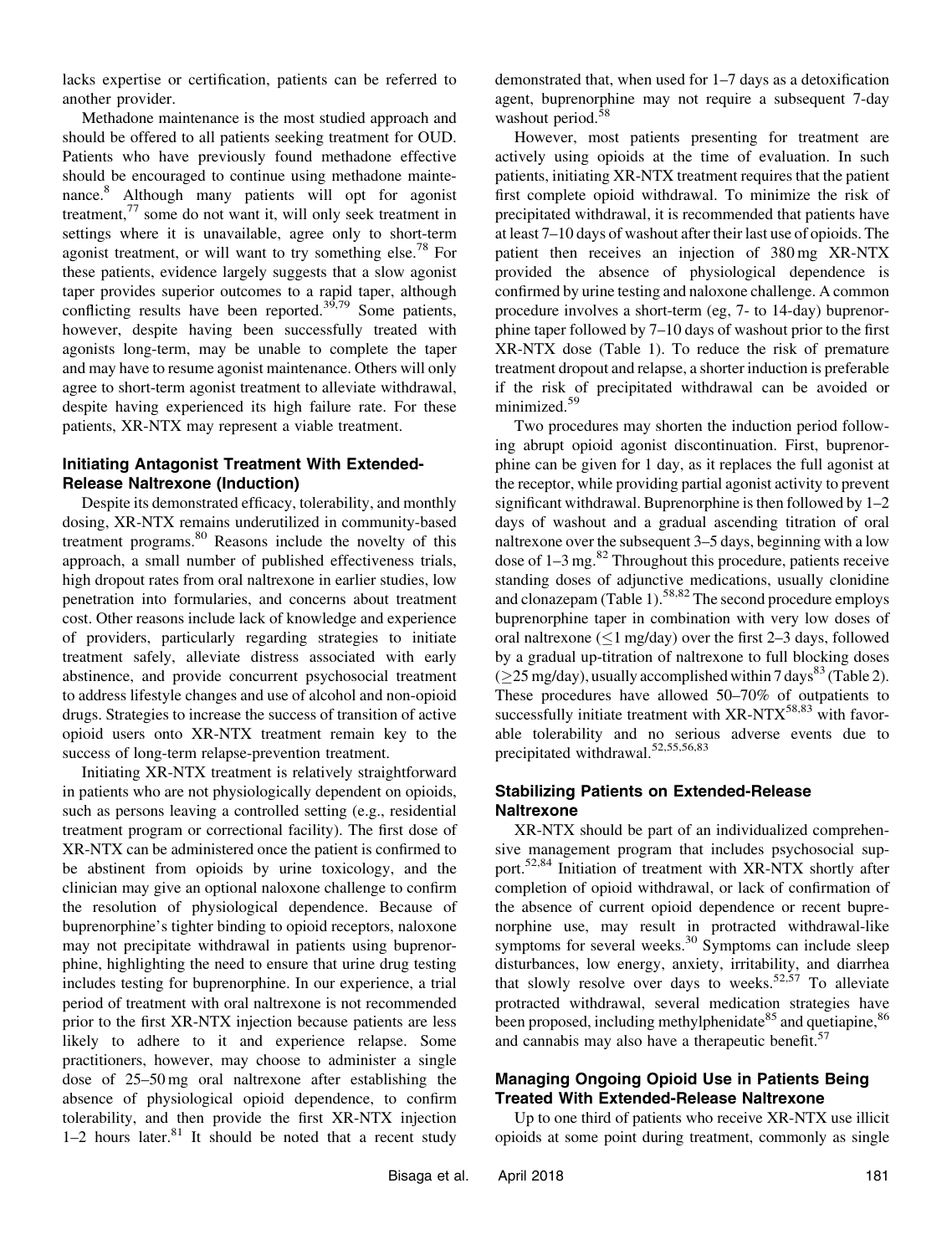| Day        | Standard induction procedure                                                                                                                                                       | Inpatient procedure with 1 day<br>of $BUP^{52,56}$                                 | Outpatient procedure with 1 day of BUP <sup>58</sup>                                                                            |
|------------|------------------------------------------------------------------------------------------------------------------------------------------------------------------------------------|------------------------------------------------------------------------------------|---------------------------------------------------------------------------------------------------------------------------------|
|            | Patients instructed to remain abstinent for $7-10$ days from all Induct and administer<br>of the induction<br>opioids except those prescribed as part<br>protocol                  | buprenorphine 8 mg                                                                 | Give buprenorphine starting at 2 mg, titrate up to 8 mg<br>Patient comes to clinic in mild-moderate withdrawal.<br>as tolerated |
|            |                                                                                                                                                                                    | Washout days                                                                       | Initiate titration of oral naltrexone* (total daily doses):<br>Washout day                                                      |
|            |                                                                                                                                                                                    | Increase daily doses of oral<br>naltrexone*: 3.125, 6.25,                          | 1, 3, 12, and 25 mg                                                                                                             |
|            |                                                                                                                                                                                    | Administer XR-NTX 380 mg<br>and 25 mg<br>injection                                 | Administer XR-NTX 380 mg injection                                                                                              |
| Day $8-11$ | by XR-NTX<br>Administer naloxone challenge followed<br>380 mg injection                                                                                                            |                                                                                    |                                                                                                                                 |
| As needed  |                                                                                                                                                                                    | Adjuvant medications: clonidine, clonazepam, prochlorperazine, trazodone, zolpidem |                                                                                                                                 |
|            | *Doses of naltrexone less than 50 mg are not commercially available and require a compounding pharmacy for dispensing.<br>BUP, buprenorphine; XR-NTX, extended-release naltrexone. |                                                                                    |                                                                                                                                 |

episodes to "test" the blocking effect of the medication.<sup>53–86,62</sup> A recent study of patients using opioids during XR-NTX blockade found that most did not feel euphoria and used lower doses than before receiving XR-NTX. Most patients reported testing the blockade during the first weeks after the injection (median,  $2.4$  weeks). $87$  Some patients continue using opioids for several weeks after XR-NTX induction, but this practice usually has not been associated with worse long-term outcomes and rarely continues if the patient receives XR-NTX as scheduled.<sup>88</sup> Based on our clinical experiences, continuous blockade prevents patients from becoming physiologically re-dependent, and many patients prefer to remain on XR-NTX despite occasional brief episodes of use. Very few patients appear to intentionally "override the blockade." However, an attempt to override the blockade may lead to opioid intoxication or fatal opioid overdose, a fact that should be communicated to patients. Last, patients with OUD treated with XR-NTX or naltrexone implant report reduced craving,53,64,70 an effect possibly related to blocking betaendorphin release in response to triggers or cues.<sup>89</sup>

# **Safety of Long-Term Treatment With Extended-Release Naltrexone**

XR-NTX is generally well tolerated in patients with OUD. Adverse events may include injection site pain, nausea, headaches, nasopharyngitis, insomnia, and toothache.<sup>12</sup> A recently completed 2-year open-label study of healthcare professionals with opioid dependence showed XR-NTX to have levels of safety similar to those seen in shorter-term studies.<sup>90</sup>

Vulnerability to an overdose is an important consideration in patients with OUD who drop out of antagonist or agonist treatment. In the case of naltrexone, after opioid detoxification or if a scheduled dose is missed, patients have reduced tolerance to opioids and are vulnerable to overdose. Although opioid antagonists up-regulated  $\mu$ -receptors and induced supersensitivity to morphine in a mouse model,  $91$  healthy humans show no evidence of  $\mu$ -receptor up-regulation in the respiratory control system, the most likely site of opioid overdose lethality. $92$ Overall, the risk of overdose is significantly lower in patients who are actively involved in medication-assisted treatment whether it is with methadone, buprenorphine, or naltrexone.<sup>93</sup> Attempts to override the antagonist blockade, however, can result in fatal overdose, $11$  which should be discussed with patients at each treatment visit.

In a recent 6-month randomized study with a 78-week follow-up period, no overdoses were reported in the 153 enrolled patients treated with XR-NTX, compared with seven overdoses in the treatment-as-usual group (brief counseling and referrals for community treatment programs).<sup>71</sup> Patients treated with oral naltrexone had a higher risk of overdose than those treated with methadone<sup>94</sup> or naltrexone implants $95$ ; the risk was comparable in patients maintained on methadone or naltrexone implants.<sup>96</sup> In two recent large comparative effectiveness trials of XR-NTX versus buprenorphine-naloxone, risk of overdose was similar

**TABLE 1.**

Initiating treatment with extended-release naltrexone (inpatient and outpatient)

TABLE 1. Initiating treatment with extended-release naltrexone (inpatient and outpatient)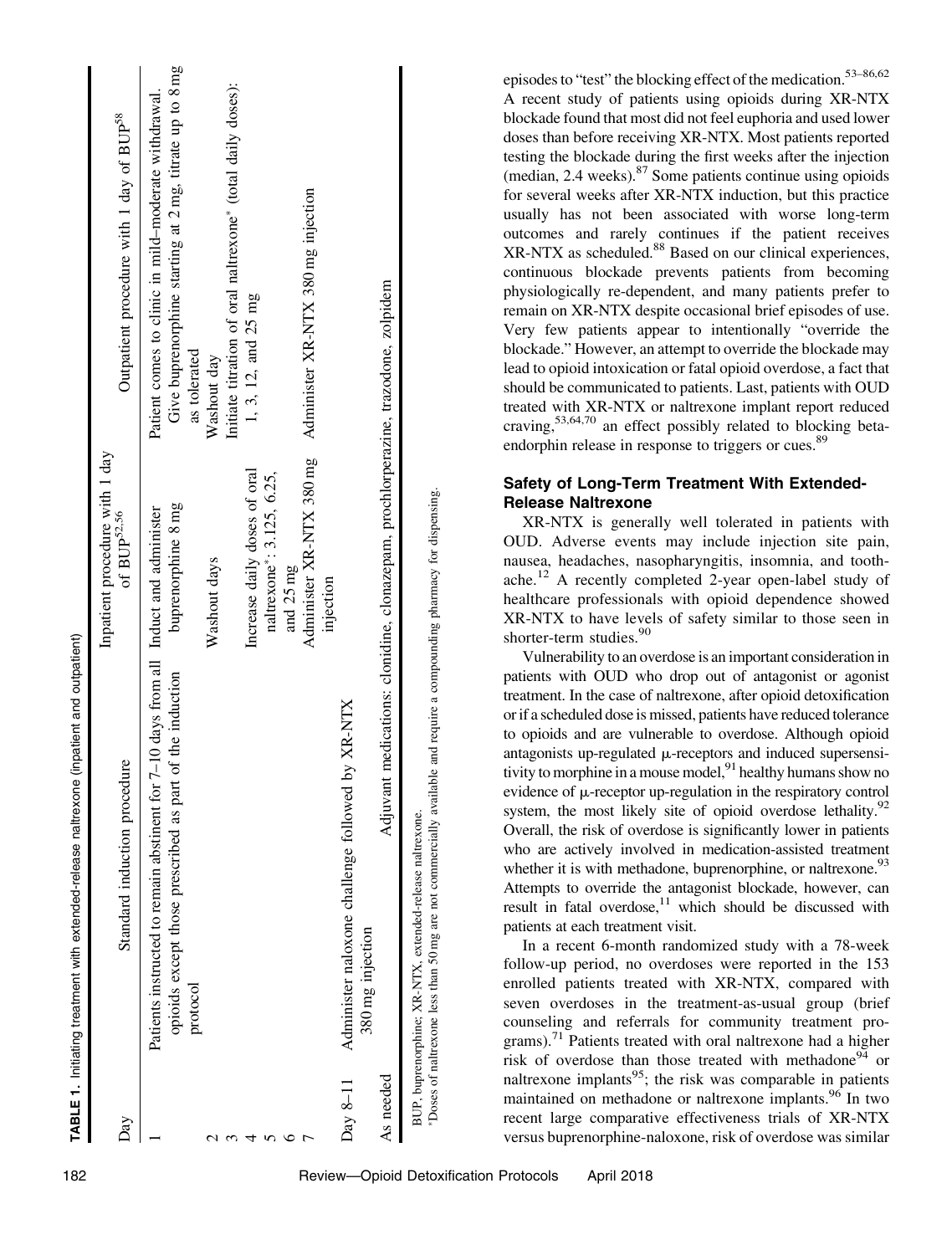| <b>TABLE 2.</b> Using very low doses of naltrexone to initiate treatment |  |  |  |
|--------------------------------------------------------------------------|--|--|--|
|--------------------------------------------------------------------------|--|--|--|

| Day          | Outpatient procedure <sup>83</sup>                                                                                                 |  |  |
|--------------|------------------------------------------------------------------------------------------------------------------------------------|--|--|
|              | Patients instructed to remain abstinent for 24 hours from all opioids except those prescribed as part<br>of the induction protocol |  |  |
| $1 - 3$      | Increase daily dose of oral naltrexone $(.25-1 mg)^*$ as tolerated, decrease daily dose of buprenorphine<br>$(4-2mg)$              |  |  |
| $4 - 7$      | Discontinue bup renorphine and increase daily dose of nature xone to 30–50 mg by Day 7                                             |  |  |
| 8            | Administer XR-NTX 380 mg injection                                                                                                 |  |  |
| As necessary | Adjuvant medications: trazodone, cyclobenzaprine, lorazepam, hydroxyzine                                                           |  |  |

XR-NTX, extended-release naltrexone.

Doses of naltrexone less than 50 mg are not commercially available and require a compounding pharmacy for dispensing.

in the XR-NTX  $(n = 2/283$  and  $n = 0/71$ , respectively) and buprenorphine  $(n = 3/287$  and  $n = 1/72$ , respectively) groups.<sup>73,74</sup> Notably, patients dropping out of treatment with methadone or buprenorphine were also at elevated risk of overdose.97,98

Clinicians are advised to monitor patients on XR-NTX for the emergence of depressive symptoms. In a 24-week trial of  $XR-NTX$  for alcohol dependence  $(N=624)$ , depressive symptoms were reported by 10% of patients treated with  $XR-NTX$ , compared with 5% of patients treated with placebo.<sup>99</sup> However, depressed mood or suicidal thinking was not reported by patients treated with either XR-NTX or placebo in the pivotal XR-NTX trial  $(N=250)$ , <sup>64</sup> and psychiatric adverse effects occurred at comparable rates in recent reports of patients treated with buprenorphine and  $XR$ -NTX.<sup>73,74</sup> Studies have demonstrated that depressive symptoms, often present at treatment entry, improve with opioid abstinence whether in the setting of receipt of oral naltrexone, XR-NTX, or placebo.<sup>70,100,101</sup> Adherence to oral naltrexone has been associated with fewer depressive symptoms than non-adherence<sup>102</sup> and depressive symptoms improved significantly during the first month of treatment with XR-NTX.<sup>103</sup>

#### **Selection of Patients Suitable for Extended-Release Naltrexone**

Patients who have been successfully treated with opioid agonists but would like to taper off them may be suitable candidates for XR-NTX because discontinuation of opioid agonist treatment frequently leads to relapse.<sup>77,104</sup> According to a recent survey of patients undergoing opioid withdrawal, patients preferred XR-NTX (32%) over buprenorphine (28%) or methadone  $(18\%)$ ,<sup>77</sup> underscoring the importance of presenting patients seeking treatment for OUD with the full range of agonist and antagonist choices.

A secondary analysis of the pivotal study that led to FDA approval of  $XR-NTX$  for opioid dependence<sup>65</sup> did not reveal any baseline patient characteristics associated with treatment outcome,<sup>105</sup> although particularly severe, unstable psychosocial conditions may interfere with retention.<sup>106</sup> Because most trials have been conducted in adults, limited information is available on adolescents and young adults. $107,108$ 

Chronic pain<sup>109</sup> poses an additional challenge in using antagonists. More research is needed to understand the risks associated with naltrexone during pregnancy<sup>110</sup> although recent data suggest comparable obstetric outcomes.<sup>111</sup> XR-NTX may be used in patients with mild renal or mild/moderate hepatic impairment with no dose adjustments. $^{12}$ 

Oral naltrexone and XR-NTX have been shown to benefit patients who are motivated for abstinence due to employmentbased negative contingencies, such as healthcare professionals or business executives.<sup>90,112,113</sup> Combining XR-NTX with employment-based reinforcement has also been shown to be effective in unemployed adults.<sup>114</sup> Others who may benefit include incarcerated persons and those without access to opioid agonist treatment. $60,71,115$  Criminal justice offenders treated with XR-NTX had double the median length of opioidfree time compared with those who received brief counseling and a referral to community treatment.<sup>71</sup> Positive outcomes extended to offenders with multiple diagnoses, including  $HIV<sup>116</sup>$  and drug court-involved persons.<sup>117</sup>

#### **SUMMARY AND FUTURE DIRECTIONS**

- (1) This review aimed to describe the evolution of treatment strategies to manage opioid withdrawal and to place the use of XR-NTX as a relapse-prevention strategy in OUD into the historical context of several decades of clinical research.
- (2) Standard practice for managing OUD remains maintenance treatment with methadone or buprenorphine.
- (3) Many patients are treated with medications to alleviate opioid withdrawal but are not offered medication support afterward, a strategy with a high failure rate and a significant risk of overdose.
- (4) Clinical strategies for XR-NTX initiation have evolved considerably. Common treatment protocols that address the recommendation for a 7- to 10-day opioid-free duration prior to transitioning to XR-NTX are now available and can be safely and effectively implemented in specialty and select primary care settings.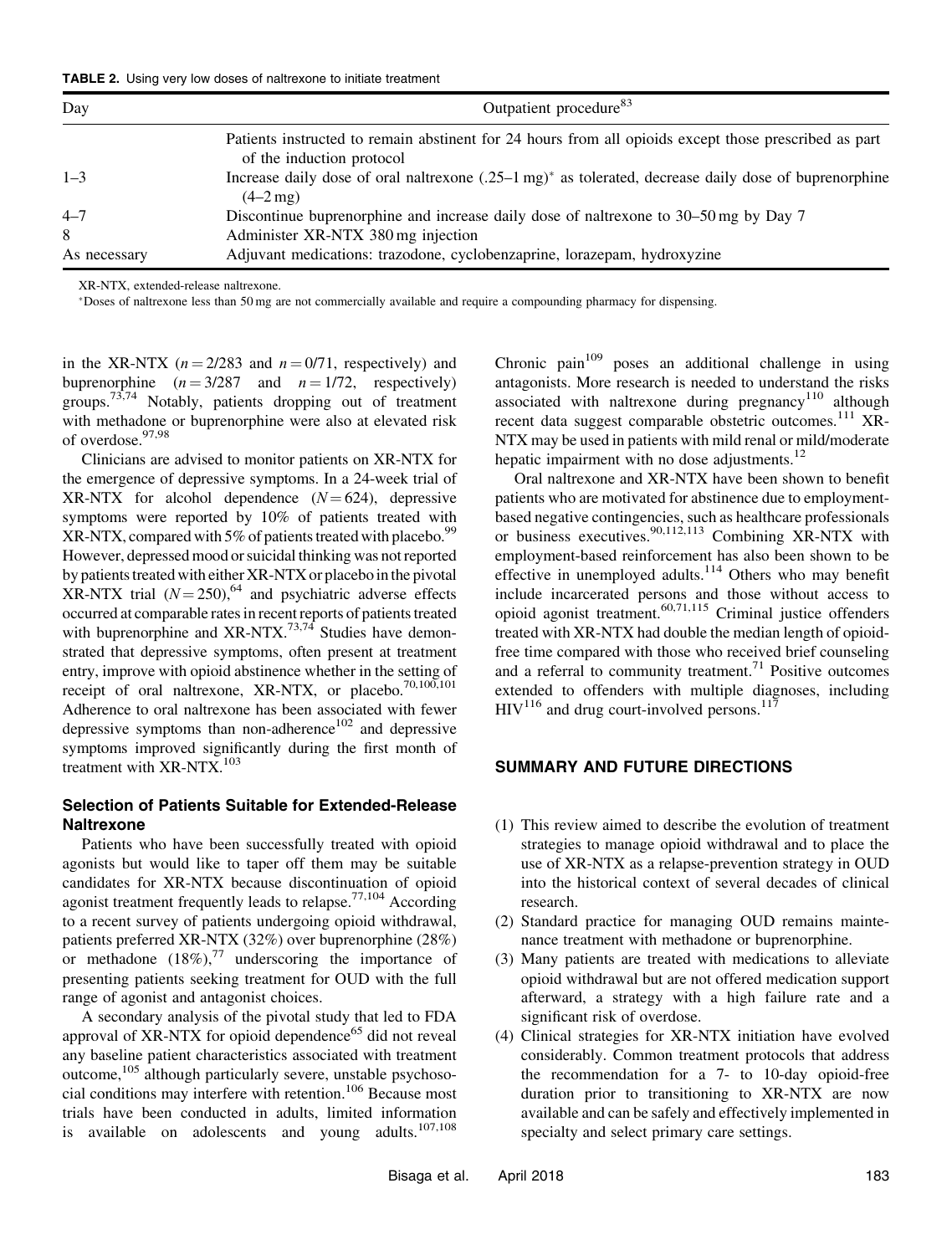- (5) XR-NTX is generally well tolerated in patients with OUD. Vulnerability to an overdose is an important consideration in patients who drop out of antagonist or agonist treatment or who are detoxified or released from correctional facilities without follow-up medicationassisted treatment.
- (6) Suitable candidates for XR-NTX treatment may include patients with OUD who do not want to initiate or continue treatment with an opioid agonist and patients who live where agonists are not easily accessible.

*Suzanne K. Vosburg is an independent scientific consultant who provided literature review and medical writing for the manuscript, which was funded by Alkermes, Inc. Editorial support for the manuscript was provided by ApotheCom and funded by Alkermes, Inc. Authors also acknowledge the organizational support of Hajira Koeller, PhD, and Alexandra Silveira, PhD, employees of Alkermes, Inc.*

#### *Declaration of Interest*

Adam Bisaga, MD, has received honoraria, consultation fees, travel reimbursement for training, medical editing, market research from UN Office on Drugs, Crime, Motive Medical Intelligence, Healthcare Research Consulting Group, GLG Research Group, Guidepoint Global. Dr. Bisaga received compensation from Indivior for an unbranded educational activity. He received pharmaceutical products extended-release naltrexone from Alkermes for NIH-funded research studies, was an investigator for a multisite clinical trial funded by Alkermes, he served as an unpaid consultant to Alkermes. Paolo Mannelli, MD, received consultation fees from Guidepoint Global and Alkermes, Inc., research funding from Alkermes, and is an investigator for a multisite clinical trial funded by Alkermes. Maria A. Sullivan, MD, PhD, is an employee of Alkermes, Inc. and had received pharmaceutical products (extended-release naltrexone) from Alkermes for NIH-funded research studies. Suzanne K. Vosburg, PhD, is a research consultant and writer who contracts with multiple companies requiring independence of perspective. She contracted with Alkermes, Inc. for preparation of this paper. Peggy Compton PhD, RN, does not have any conflicts of interest. George Woody, MD, has received from Alkermes extended-release injectable naltrexone (VIVITROL) or corresponding placebo control for clinical studies in the United States, Iceland, and Russia, and received honoraria from Alkermes, Inc., and Fidelity Capital has provided implant naltrexone at reduced cost for studies in Russia. Thomas Kosten, MD, has received honoraria from Alkermes, Inc. and is an investigator for a multisite clinical trial funded by Alkermes, Inc.

## **REFERENCES**

1. Rudd R, Seth P, David F, et al. Increases in drug and opioid-involved overdose deaths—United States, 2010–2015. *MMWR Morb Mortal Wkly Rep*. 2016;65:1445–1452.

- 2. Substance Abuse and Mental Health Services Administration *Key Substance Use and Mental Health Indicators in the United States: Results From the 2016 National Survey on Drug Use and Health*. Rockville, MD: HHS Publication No. SMA 17–5044, NSDUH Series H-52; 2017.
- 3. American Psychiatric Association *Diagnostic and Statistical Manual of Mental Disorders*, 5th edn. (DSM-5). Arlington, VA: American Psychiatric Association; 2013.
- 4. American Psychiatric Association *Diagnostic and Statistical Manual of Mental Disorders*, 4th edn. (Text Revision) (DSM-IV-TR). Arlington, VA: American Psychiatric Association; 1994.
- 5. Smith LA, Gates S, Foxcroft D. Therapeutic communities for substancerelated disorder. *Cochrane Database Syst Rev*. 2006;Cd005338.
- 6. Smyth BP, Barry J, Keenan E, et al. Lapse and relapse following inpatient treatment of opiate dependence. *Ir Med J*. 2010;103:176–179.
- 7. Kampman K, Jarvis M. American Society of Addiction Medicine (ASAM) national practice guideline for the use of medications in the treatment of addiction involving opioid use. *J Addict Med*. 2015;9: 358–367.
- 8. WHO. Guidelines for the Psychosocially Assisted Pharmacological Treatment of Opioid Dependence. [https://www.ncbi.nlm.nih.gov/](https://www.ncbi.nlm.nih.gov/books/NBK143185/pdf/Bookshelf_NBK143185.pdf) [books/NBK143185/pdf/Bookshelf\\_NBK143185.pdf.](https://www.ncbi.nlm.nih.gov/books/NBK143185/pdf/Bookshelf_NBK143185.pdf) Published 2009. Accessed January 18, 2017.
- 9. Altice FL, Kamarulzaman A, Soriano VV, et al. Treatment of medical, psychiatric, and substance-use comorbidities in people infected with HIV who use drugs. *Lancet*. 2010;376:367–387.
- 10. Jones HE, Martin PR, Heil SH, et al. Treatment of opioid dependent pregnant women: Clinical and research issues. *J Subst Abuse Treat*. 2008;35:245–259.
- 11. Itzoe M, Guarnieri M. New developments in managing opioid addiction: Impact of a subdermal buprenorphine implant. *Drug Des Devel Ther*. 2017;11:1429–1437.
- 12. *Vivitrol [package insert]*. Waltham, MA: Alkermes; 2015.
- 13. Crits-Christoph P, Lundy C, Stringer M, et al. Extended-release naltrexone for alcohol and opioid problems in Missouri parolees and probationers. *J Subst Abuse Treat*. 2015;56:54–60.
- 14. Cousins SJ, Denering L, Crevecoeur-MacPhail D, et al. A demonstration project implementing extended-release naltrexone in Los Angeles County. *Subst Abus*. 2016;37:54–62.
- 15. Leslie DL, Milchak W, Gastfriend DR, et al. Effects of injectable extended-release naltrexone (XR-NTX) for opioid dependence on residential rehabilitation outcomes and early follow-up. *Am J Addict*. 2015;24:265–270.
- 16. Gordon MS, Kinlock TW, Vocci FJ, et al. A phase 4, pilot, open-label study of VIVITROL<sup>®</sup> (extended-release naltrexone XR-NTX) for prisoners. *J Subst Abuse Treat*. 2015;59:52–58.
- 17. Kleber HD, Riordan CE. The treatment of narcotic withdrawal: A historical review. *J Clin Psychiatry*. 1982;43:30–34.
- 18. Koob GF, Volkow ND. Neurocircuitry of addiction. *Neuropsychopharmacology*. 2010;35:217–238.
- 19. Volkow ND, Frieden TR, Hyde PS, et al. Medication-assisted therapies —Tackling the opioid-overdose epidemic. *N Engl J Med*. 2014;370: 2063–2066.
- 20. Cushman P, Dole VP. Detoxification of rehabilitated methadonemaintained patients. *JAMA*. 1973;226:747–752.
- 21. Riordan CE, Mezritz M, Slobetz F, et al. Successful detoxification from methadone maintenance. Follow-up study of 38 patients. *JAMA* 1976;235:2604–2607.
- 22. Senay EC, Dorus W, Goldberg F, et al. Withdrawal from methadone maintenance. Rate of withdrawal and expectation. *Arch Gen Psychiatry*. 1977;34:361–367.
- 23. Maddux JF, Desmond DP. Methadone maintenance and recovery from opioid dependence. *Am J Drug Alcohol Abuse*. 1992;18:63–74.
- 24. Sees KL, Delucchi KL, Masson C, et al. Methadone maintenance vs 180-day psychosocially enriched detoxification for treatment of opioid dependence: A randomized controlled trial. *JAMA*. 2000;283: 1303–1310.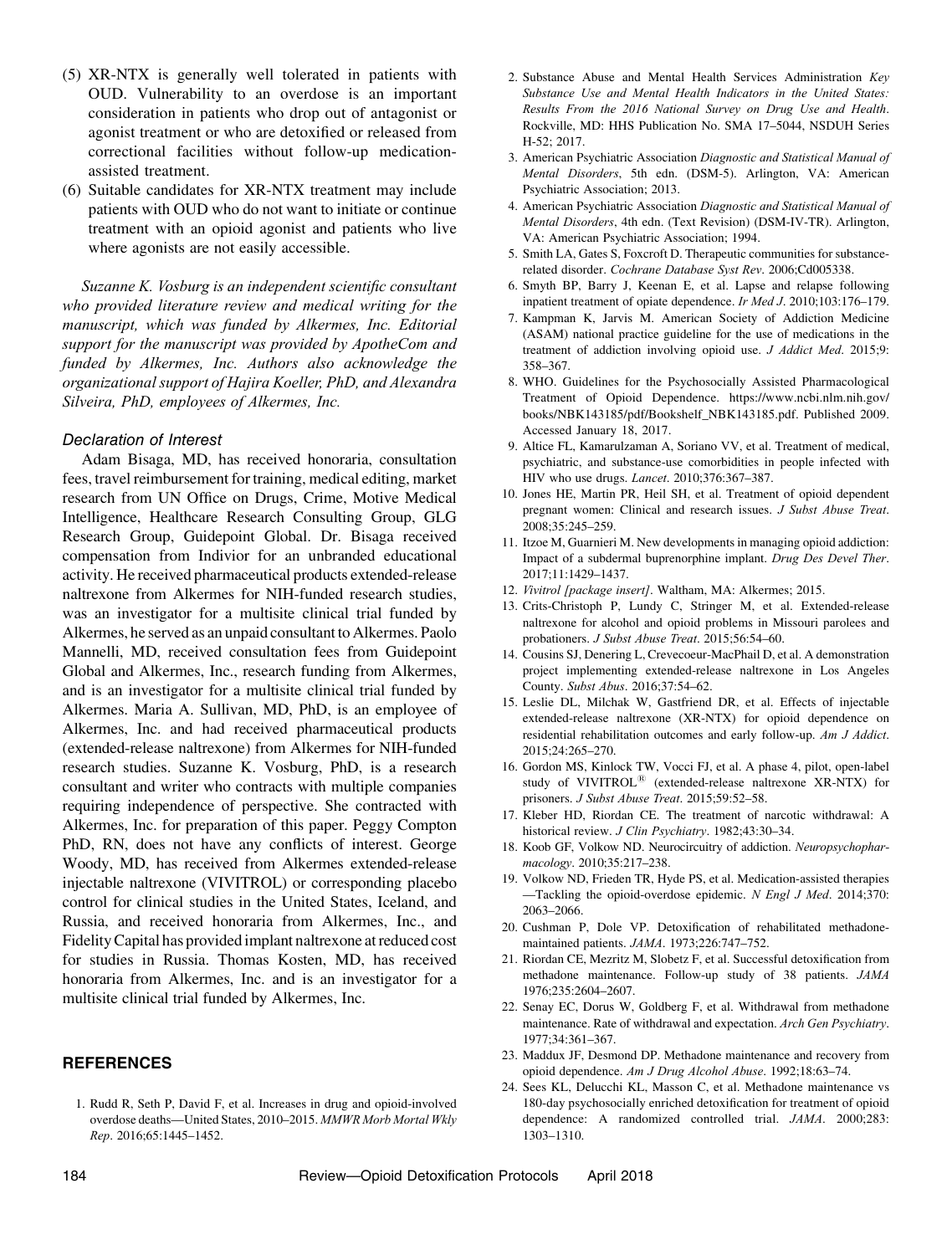- 25. Gold MS, Pottash AC, Sweeney DR, et al. Opiate withdrawal using clonidine. A safe, effective, and rapid nonopiate treatment. *JAMA*. 1980;243:343–346.
- 26. Gossop M. Clonidine and the treatment of the opiate withdrawal syndrome. *Drug Alcohol Depend*. 1988;21:253–259.
- 27. Martin WR, Jasinski DR, Mansky PA. Naltrexone, an antagonist for the treatment of heroin dependence. Effects in man. *Arch Gen Psychiatry*. 1973;28:784–791.
- 28. Julius D, Renault P. *Narcotic Antagonists: Naltrexone (Progress Report)*. NIDA Research Monograph 9. Rockville, MD: US Department of Health, Education, and Welfare; 1976.
- 29. Charney DS, Riordan CE, Kleber HD, et al. Clonidine and naltrexone. A safe, effective, and rapid treatment of abrupt withdrawal from methadone therapy. *Arch Gen Psychiatry*. 1982;39:1327–1332.
- 30. Kleber HD, Kosten TR. Naltrexone induction: Psychologic and pharmacologic strategies. *J Clin Psychiatry*. 1984;45:29–38.
- 31. Riordan CE, Kleber HD. Rapid opiate detoxification with clonidine and naloxone. *Lancet*. 1980;1:1079–1080.
- 32. Resnick RB, Kestenbaum RS, Washton A, et al. Naloxone-precipitated withdrawal: A method for rapid induction onto naltrexone. *Clin Pharmacol Ther*. 1977;21:409–413.
- 33. Charney DS, Heninger GR, Kleber HD. The combined use of clonidine and naltrexone as a rapid, safe, and effective treatment of abrupt withdrawal from methadone. *Am J Psychiatry*. 1986;143: 831–837.
- 34. Kleber HD, Riordan CE, Rounsaville B, et al. Clonidine in outpatient detoxification from methadone maintenance. *Arch Gen Psychiatry*. 1985;42:391–394.
- 35. Vining E, Kosten TR, Kleber HD. Clinical utility of rapid clonidinenaltrexone detoxification for opioid abusers. *Br J Addict*. 1988;83: 567–575.
- 36. Brewer C, Rezae H, Bailey C. Opioid withdrawal and naltrexone induction in 48–72 hours with minimal drop-out, using a modification of the naltrexone-clonidine technique. *Br J Psychiatry*. 1988;153: 340–343.
- 37. Kleber HD, Topazian M, Gaspari J, et al. Clonidine and naltrexone in the outpatient treatment of heroin withdrawal. *Am J Drug Alcohol Abuse*. 1987;13:1–17.
- 38. Jasinski DR, Pevnick JS, Griffith JD. Human pharmacology and abuse potential of the analgesic buprenorphine: A potential agent for treating narcotic addiction. *Arch Gen Psychiatry*. 1978;35:501–516.
- 39. Ling W, Hillhouse M, Domier C, et al. Buprenorphine tapering schedule and illicit opioid use. *Addiction*. 2009;104:256–265.
- 40. Nielsen S, Hillhouse M, Thomas C, et al. A comparison of buprenorphine taper outcomes between prescription opioid and heroin users. *J Addict Med*. 2013;7:33–38.
- 41. Weiss RD, Potter JS, Fiellin DA, et al. Adjunctive counseling during brief and extended buprenorphine-naloxone treatment for prescription opioid dependence: A 2-phase randomized controlled trial. *Arch Gen Psychiatry*. 2011;68:1238–1246.
- 42. Kosten TR, Kleber HD. Buprenorphine detoxification from opioid dependence: A pilot study. *Life Sci*. 1988;42:635–641.
- 43. Kosten TR, Krystal JH, Charney DS, et al. Rapid detoxification from opioid dependence. *Am J Psychiatry*. 1989;146:1349.
- Stine SM, Kosten TR. Use of drug combinations in treatment of opioid withdrawal. *J Clin Psychopharmacol*. 1992;12:203–209.
- 45. Umbricht A, Montoya ID, Hoover DR, et al. Naltrexone shortened opioid detoxification with buprenorphine. *Drug Alcohol Depend*. 1999;56:181–190.
- 46. Mannelli P, De Risio S, Pozzi G, et al. Serendipitous rapid detoxification from opiates: The importance of time-dependent processes. *Addiction*. 1999;94:589–591.
- 47. Mannelli P, Gottheil E, Buonanno A, et al. Use of very low-dose naltrexone during opiate detoxification. *J Addict Dis*. 2003;22:63–70.
- 48. Mannelli P, Patkar AA, Peindl K, et al. Effectiveness of low-dose naltrexone in the post-detoxification treatment of opioid dependence. *J Clin Psychopharmacol*. 2007;27:468–474.
- 49. Mannelli P, Patkar AA, Peindl K, et al. Very low dose naltrexone addition in opioid detoxification: A randomized, controlled trial. *Addict Biol*. 2009;14:204–213.
- 50. Mannelli P, Patkar AA, Peindl K, et al. Early outcomes following low dose naltrexone enhancement of opioid detoxification. *Am J Addict*. 2009;18:109–116.
- 51. Rothenberg JL, Sullivan MA, Church SH, et al. Behavioral naltrexone therapy: An integrated treatment for opiate dependence. *J Subst Abuse Treat*. 2002;23:351–360.
- 52. Sullivan MA, Bisaga A, Glass A, et al. Opioid use and dropout in patients receiving oral naltrexone with or without single administration of injection naltrexone. *Drug Alcohol Depend*. 2015;147:122–129.
- 53. Comer SD, Sullivan MA, Yu E, et al. Injectable, sustained-release naltrexone for the treatment of opioid dependence: A randomized, placebo-controlled trial. *Arch Gen Psychiatry*. 2006;63:210–218.
- 54. Collins ED, Kleber HD, Whittington RA, et al. Anesthesia-assisted vs buprenorphine- or clonidine-assisted heroin detoxification and naltrexone induction: A randomized trial. *JAMA*. 2005;294:903–913.
- 55. Bisaga A, Sullivan MA, Cheng WY, et al. A placebo controlled trial of memantine as an adjunct to oral naltrexone for opioid dependence. *Drug Alcohol Depend*. 2011;119:e23–e29.
- 56. Bisaga A, Sullivan MA, Glass A, et al. A placebo-controlled trial of memantine as an adjunct to injectable extended-release naltrexone for opioid dependence. *J Subst Abuse Treat*. 2014;46:546–552.
- 57. Bisaga A, Sullivan MA, Glass A, et al. The effects of dronabinol during detoxification and the initiation of treatment with extended release naltrexone. *Drug Alcohol Depend*. 2015;154:38–45.
- 58. Sullivan M, Bisaga A, Pavlicova M, et al. Long-acting injectable naltrexone induction: A randomized trial of outpatient opioid detoxification with naltrexone versus buprenorphine. *Am J Psychiatry*. 2017;174:459–467.
- 59. Johansson BA, Berglund M, Lindgren A. Efficacy of maintenance treatment with naltrexone for opioid dependence: A meta-analytical review. *Addiction*. 2006;101:491–503.
- 60. Minozzi S, Amato L, Vecchi S, et al. Oral naltrexone maintenance treatment for opioid dependence. *Cochrane Database Syst Rev*. 2011; Cd001333.
- 61. Sullivan MA, Rothenberg JL, Vosburg SK, et al. Predictors of retention in naltrexone maintenance for opioid dependence: Analysis of a stage I trial. *Am J Addict*. 2006;15:150–159.
- 62. Sullivan MA, Garawi F, Bisaga A, et al. Management of relapse in naltrexone maintenance for heroin dependence. *Drug Alcohol Depend*. 2007;91:289–292.
- 63. Lobmaier PP, Kunoe N, Gossop M, et al. Naltrexone depot formulations for opioid and alcohol dependence: A systematic review. *CNS Neurosci Ther*. 2011;17:629–636.
- 64. Krupitsky E, Nunes EV, Ling W, et al. Injectable extended-release naltrexone for opioid dependence: A double-blind, placebo-controlled, multicentre randomised trial. *Lancet*. 2011;377:1506–1513.
- 65. Hulse GK, Morris N, Arnold-Reed D, et al. Improving clinical outcomes in treating heroin dependence: Randomized, controlled trial of oral or implant naltrexone. *Arch Gen Psychiatry*. 2009;66:1108–1115.
- 66. Krupitsky E, Zvartau E, Blokhina E, et al. Randomized trial of longacting sustained-release naltrexone implant vs oral naltrexone or placebo for preventing relapse to opioid dependence. *Arch Gen Psychiatry*. 2012;69:973–981.
- 67. Willette RE. The development of sustained action preparations of narcotic antagonists. *NIDA Res Monogr*. 1976;31–34.
- 68. Hulse GK, Arnold-Reed DE, O'Neil G, et al. Blood naltrexone and 6-b-naltrexol levels following naltrexone implant: Comparing two naltrexone implants. *Addict Biol*. 2004;9:59–65.
- 69. Krupitsky E, Zvartau E, Blokhina E, et al. Randomized trial of longacting sustained-release naltrexone implant vs oral naltrexone or placebo for preventing relapse to opioid dependence. *Arch Gen Psychiatry*. 2012;69:973–981.
- 70. Krupitsky E, Zvartau E, Blokhina E, et al. Anhedonia, depression, anxiety, and craving in opiate dependent patients stabilized on oral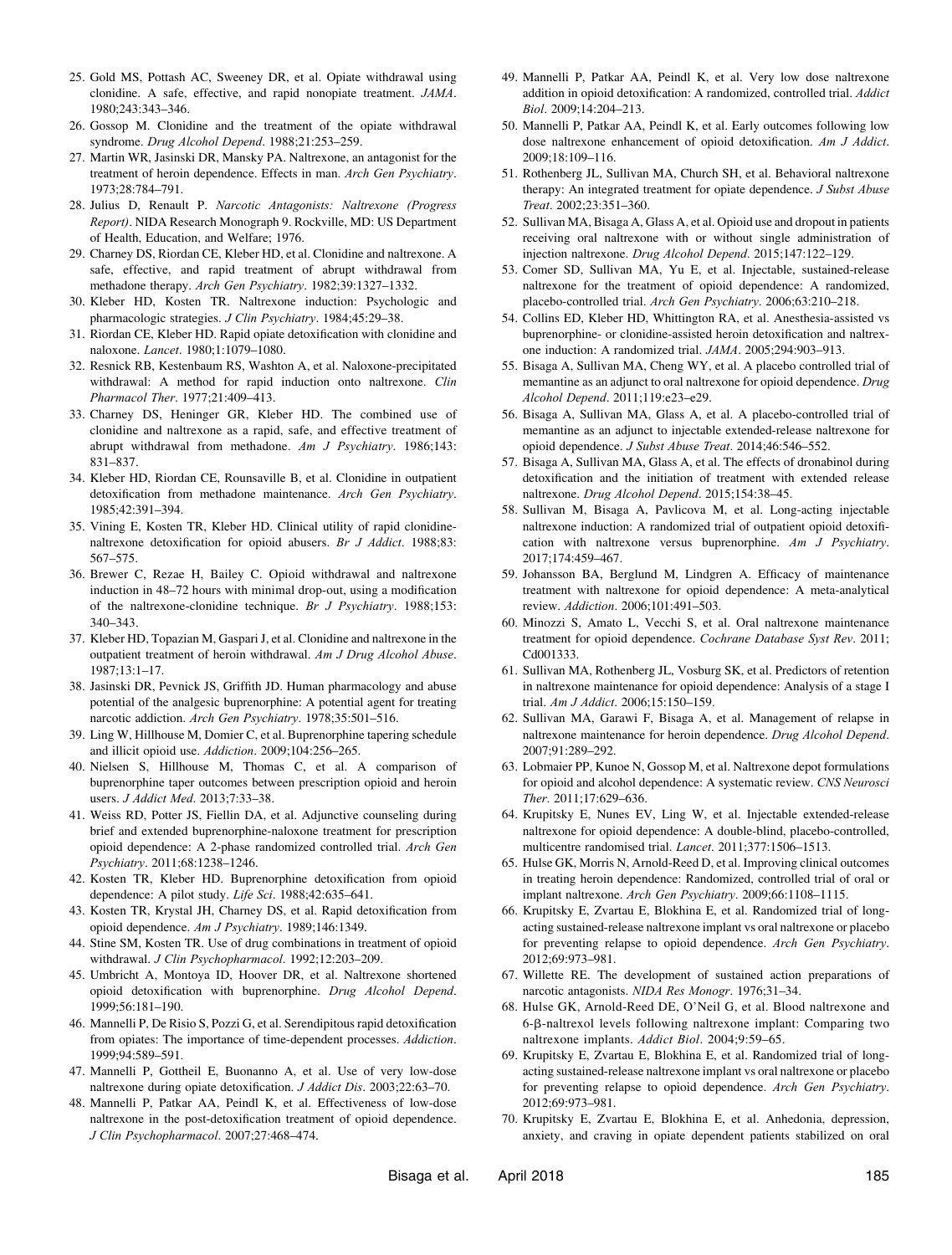naltrexone or an extended release naltrexone implant. *Am J Drug Alcohol Abuse*. 2016;42:614–620.

- 71. Lee JD, Friedmann PD, Kinlock TW, et al. Extended-release naltrexone to prevent opioid relapse in criminal justice offenders. *N Engl J Med*. 2016;374:1232–1242.
- 72. Brooks AC, Comer SD, Sullivan MA, et al. Long-acting injectable versus oral naltrexone maintenance therapy with psychosocial intervention for heroin dependence: A quasi-experiment. *J Clin Psychiatry*. 2010;71:1371–1378.
- 73. Lee JD, Nunes EV, Novo P, et al. Comparative effectiveness of extended-release naltrexone versus buprenorphine-naloxone for opioid relapse prevention (X: BOT): A multicentre, open-label, randomised controlled trial. *Lancet*. 2018;391:309–318.
- 74. Tanum L, Solli K, Latif Z, et al. The effectiveness of injectable extendedrelease naltrexone vs daily buprenorphine-naloxone for opioid dependence: A randomized clinical noninferiority trial. *JAMA Psychiatry*. 2017;74:1197–1205.
- 75. Hser YI, Evans E, Huang D, et al. Long-term outcomes after randomization to buprenorphine/naloxone versus methadone in a multi-site trial. *Addiction*. 2016;111:695–705.
- 76. Weiss RD, Potter JS, Griffin ML, et al. Long-term outcomes from the national drug abuse treatment clinical trials network prescription opioid addiction treatment study. *Drug Alcohol Depend*. 2015;150: 112–119.
- 77. Uebelacker LA, Bailey G, Herman D, et al. Patients' beliefs about medications are associated with stated preference for methadone, buprenorphine, naltrexone, or no medication-assisted therapy following inpatient opioid detoxification. *J Subst Abuse Treat*. 2016;66:48–53.
- 78. Winstock AR, Lintzeris N, Lea T. "Should I stay or should I go?" Coming off methadone and buprenorphine treatment. *Int J Drug Policy*. 2011;22:77–81.
- 79. Dunn KE, Sigmon SC, Strain EC, et al. The association between outpatient buprenorphine detoxification duration and clinical treatment outcomes: A review. *Drug Alcohol Depend*. 2011;119:1–9.
- 80. Aletraris L, Bond Edmond M, Roman PM. Adoption of injectable naltrexone in U.S. substance use disorder treatment programs. *J Stud Alcohol Drugs*. 2015;76:143–151.
- 81. Providers' Clinical Support System For Medication Assisted Treatment (PCSS-MAT). XR-Naltrexone: A Step-by-Step Guide. [http://pcssmat.](http://pcssmat.org/wp-content/uploads/2017/02/Naltrexone_Step-by-Step_Virtual_Brochure-1.pdf) [org/wp-content/uploads/2017/02/Naltrexone\\_Step-by-](http://pcssmat.org/wp-content/uploads/2017/02/Naltrexone_Step-by-Step_Virtual_Brochure-1.pdf)[Step\\_Virtual\\_Brochure-1.pdf](http://pcssmat.org/wp-content/uploads/2017/02/Naltrexone_Step-by-Step_Virtual_Brochure-1.pdf). Accessed Apr 4, 2017.
- 82. Sigmon SC, Bisaga A, Nunes EV, et al. Opioid detoxification and naltrexone induction strategies: Recommendations for clinical practice. *Am J Drug Alcohol Abuse*. 2012;38:187–199.
- 83. Mannelli P, Wu LT, Peindl KS, et al. Extended release naltrexone injection is performed in the majority of opioid dependent patients receiving outpatient induction: A very low dose naltrexone and buprenorphine open label trial. *Drug Alcohol Depend*. 2014;138: 83–88.
- 84. Ramsey SE, Rounsaville D, Hoskinson R, et al. The need for psychosocial interventions to facilitate the transition to extended-release naltrexone (XR-NTX) treatment for opioid dependence: A concise review of the literature. *Subst Abuse*. 2016;10:65–68.
- 85. Ockert DM, Volpicelli JR, Baier AR Jr., et al. A nonopioid procedure for outpatient opioid detoxification. *J Addict Med*. 2011;5:110–114.
- 86. Pinkofsky HB, Hahn AM, Campbell FA, et al. Reduction of opioidwithdrawal symptoms with quetiapine. *J Clin Psychiatry*. 2005;66: 1285–1288.
- 87. Jarvis BP, DeFulio A, Long L, et al. Factors associated with using opiates while under extended-release naltrexone blockade: A descriptive pilot study. *J Subst Abuse Treat*. 2016;85:56–60.
- 88. Sullivan MA, Bisaga A, Mariani JJ, et al. Naltrexone treatment for opioid dependence: Does its effectiveness depend on testing the blockade? *Drug Alcohol Depend*. 2013;133:80–85.
- 89. Langleben DD, Ruparel K, Elman I, et al. Extended-release naltrexone modulates brain response to drug cues in abstinent heroin-dependent patients. *Addict Biol*. 2014;19:262–271.
- 90. Earley PH, Zummo J, Memisoglu A, et al. Open-label study of injectable extended-release naltrexone (XR-NTX) in healthcare professionals with opioid dependence. *J Addict Med*. 2017;11:224–230.
- 91. Sirohi S, Kumar P, Yoburn BC. Mu-opioid receptor up-regulation and functional supersensitivity are independent of antagonist efficacy. *J Pharmacol Exp Ther*. 2007;323:701–707.
- 92. Cornish JW, Henson D, Levine S, et al. Naltrexone maintenance. *Am J Addict*. 1993;2:34–38.
- 93. Digiusto E, Shakeshaft A, Ritter A, et al. Serious adverse events in the Australian National Evaluation of Pharmacotherapies for Opioid Dependence (NEPOD). *Addiction*. 2004;99:450–460.
- 94. Gibson AE, Degenhardt LJ. Mortality related to pharmacotherapies for opioid dependence: A comparative analysis of coronial records. *Drug Alcohol Rev*. 2007;26:405–410.
- 95. Hulse GK, Tait RJ, Comer SD, et al. Reducing hospital presentations for opioid overdose in patients treated with sustained release naltrexone implants. *Drug Alcohol Depend*. 2005;79:351–357.
- 96. Tait RJ, Ngo HT, Hulse GK. Mortality in heroin users 3 years after naltrexone implant or methadone maintenance treatment. *J Subst Abuse Treat*. 2008;35:116–124.
- 97. Cornish R, Macleod J, Strang J, et al. Risk of death during and after opiate substitution treatment in primary care: Prospective observational study in UK General Practice Research Database. *BMJ*. 2010;341:c5475.
- 98. Hutchinson SJ, Taylor A, Gruer L, et al. One-year follow-up of opiate injectors treated with oral methadone in a GP-centred programme. *Addiction*. 2000;95:1055–1068.
- 99. Garbutt JC, Kranzler HR, O'Malley SS, et al. Efficacy and tolerability of long-acting injectable naltrexone for alcohol dependence: A randomized controlled trial. *JAMA*. 2005;293:1617–1625.
- 100. Miotto K, McCann M, Basch J, et al. Naltrexone and dysphoria: Fact or myth? *Am J Addict*. 2002;11:151–160.
- 101. Mysels DJ, Cheng WY, Nunes EV, et al. The association between naltrexone treatment and symptoms of depression in opioid-dependent patients. *Am J Drug Alcohol Abuse*. 2011;37:22–26.
- 102. Dean AJ, Saunders JB, Jones RT, et al. Does naltrexone treatment lead to depression? Findings from a randomized controlled trial in subjects with opioid dependence. *J Psychiatry Neurosci*. 2006;31:38–45.
- 103. Zaaijer ER, van Dijk L, de Bruin K, et al. Effect of extended-release naltrexone on striatal dopamine transporter availability, depression and anhedonia in heroin-dependent patients. *Psychopharmacology*. 2015;232:2597–2607.
- 104. Weiss RD, Potter JS, GriffinML, et al. Long-term outcomes from the National Drug Abuse Treatment Clinical Trials Network Prescription Opioid Addiction Treatment Study. *Drug Alcohol Depend*. 2015;150:112–119.
- 105. Nunes EV, Krupitsky E, Ling W, et al. Treating opioid dependence with injectable extended-release naltrexone (XR-NTX): Who will respond? *J Addict Med*. 2015;9:238–243.
- 106. Cousins SJ, Radfar SR, Crevecoeur-MacPhail D, et al. Predictors of continued use of extended-released naltrexone (XR-NTX) for opioiddependence: An analysis of heroin and non-heroin opioid users in Los Angeles County. *J Subst Abuse Treat*. 2016;63:66–71.
- 107. Fishman MJ,Winstanley EL, Curran E, et al. Treatment of opioid dependence in adolescents and young adults with extended release naltrexone: Preliminary case-series and feasibility. *Addiction*. 2010;105:1669–1676.
- 108. Woody GE, Poole SA, Subramaniam G, et al. Extended vs short-term buprenorphine-naloxone for treatment of opioid-addicted youth: A randomized trial. *JAMA*. 2008;300:2003–2011.
- 109. Vowles KE, McEntee ML, Julnes PS, et al. Rates of opioid misuse, abuse, and addiction in chronic pain: A systematic review and data synthesis. *Pain*. 2015;156:569–576.
- 110. Jones HE, Chisolm MS, Jansson LM, et al. Naltrexone in the treatment of opioid-dependent pregnant women: The case for a considered and measured approach to research. *Addiction*. 2013;108:233–247.
- 111. Kelty E, Hulse G. A retrospective cohort study of obstetric outcomes in opioid-dependent women treated with implant naltrexone, oral methadone or sublingual buprenorphine, and non-dependent controls. *Drugs*. 2017;77:1199–1210.